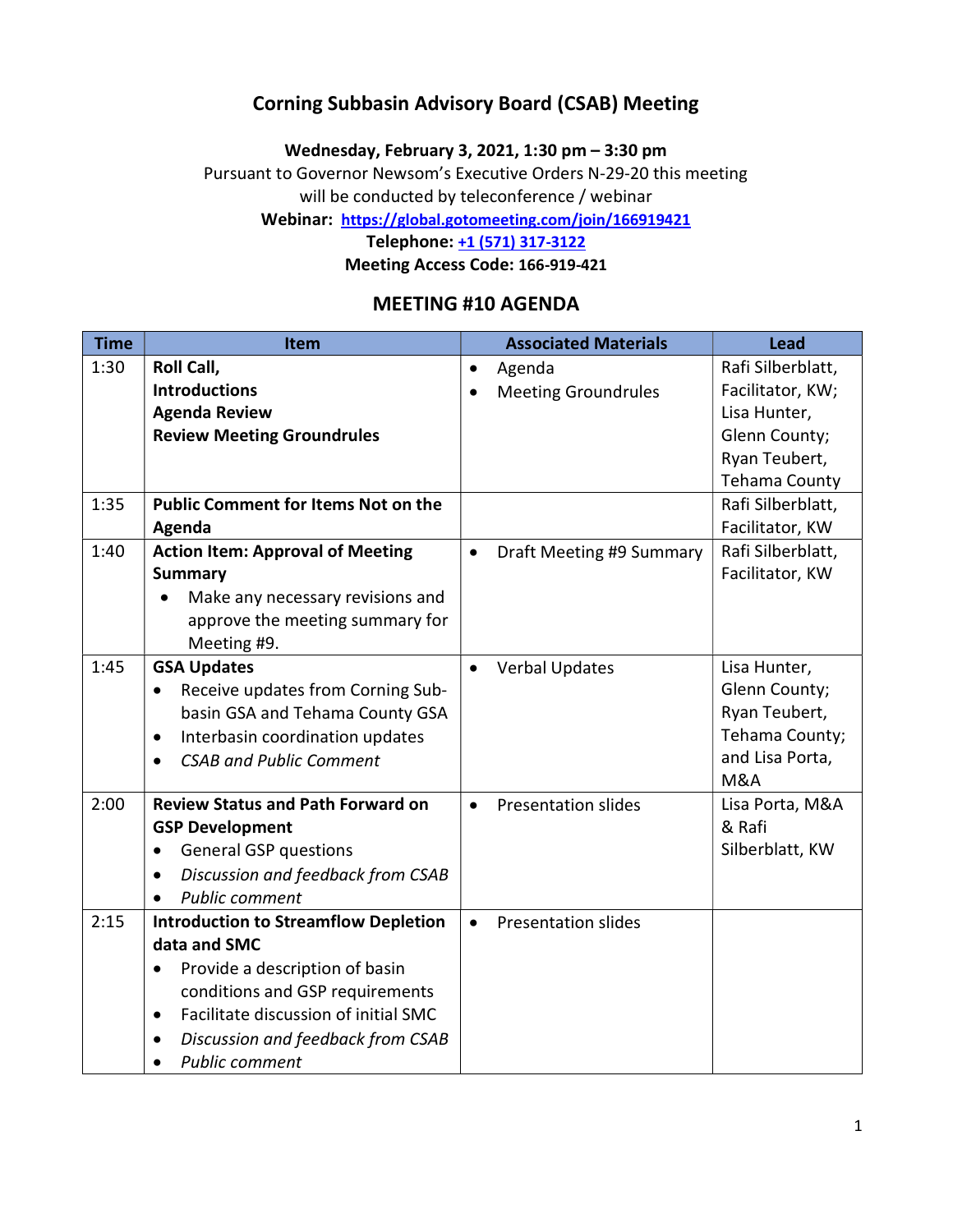| <b>Time</b> | Item                                                                                                                                                                                                                                          | <b>Associated Materials</b>                  | <b>Lead</b>                                  |
|-------------|-----------------------------------------------------------------------------------------------------------------------------------------------------------------------------------------------------------------------------------------------|----------------------------------------------|----------------------------------------------|
| 2:45        | Introduction to Subsidence data and<br><b>SMC</b><br>Provide a description of basin<br>conditions and GSP requirements<br>Facilitate discussion of initial SMC<br>$\bullet$<br>Discussion and feedback from CSAB<br><b>Public comment</b>     | Presentation slides<br>$\bullet$             |                                              |
| 3:15        | <b>Next Steps</b><br>Review 2021 CSAB meeting<br>$\bullet$<br>schedule, topics, and<br>recommendations to be made<br>Review action items and agenda for<br>٠<br>upcoming meeting<br><b>CSAB discussion and Public</b><br>$\bullet$<br>comment | CSAB Schedule and<br>$\bullet$<br>Objectives | Rafi Silberblatt,<br>KW & Lisa Porta,<br>M&A |
| 3:30        | <b>Adjourn</b>                                                                                                                                                                                                                                |                                              |                                              |

# Meeting Groundrules

Participants will observe the following meeting groundrules to guide their behavior and comment process. Participants will:

- 1. Observe Brown Act requirements.
- 2. Seek to understand and respect opposing views.
- 3. Keep comments and discussion succinct and focused on meeting objectives.
- 4. Observe the following public comment groundrules:
	- a. The public will have an opportunity to comment on items that are not on the agenda.
	- b. Each public comment will be limited to three minutes.
	- c. CSAB members are not required to respond to any issues raised during the public comment period and may not take any action on such issues other than to refer the item or schedule the issue(s) for a future agenda.
	- d. For virtual meetings, when a member of the public wants to join the comment queue, they can either indicate in the Chatbox of the webinar or let the facilitator know verbally if they are only on the audio portion of the teleconference.
	- e. Comments will be taken in the order that they are received.

# Webinar Link and Teleconference

Please join my meeting from your computer, tablet or smartphone. https://global.gotomeeting.com/join/166919421 You can also dial in using your phone. United States: +1 (571) 317-3122 Access Code: 166-919-421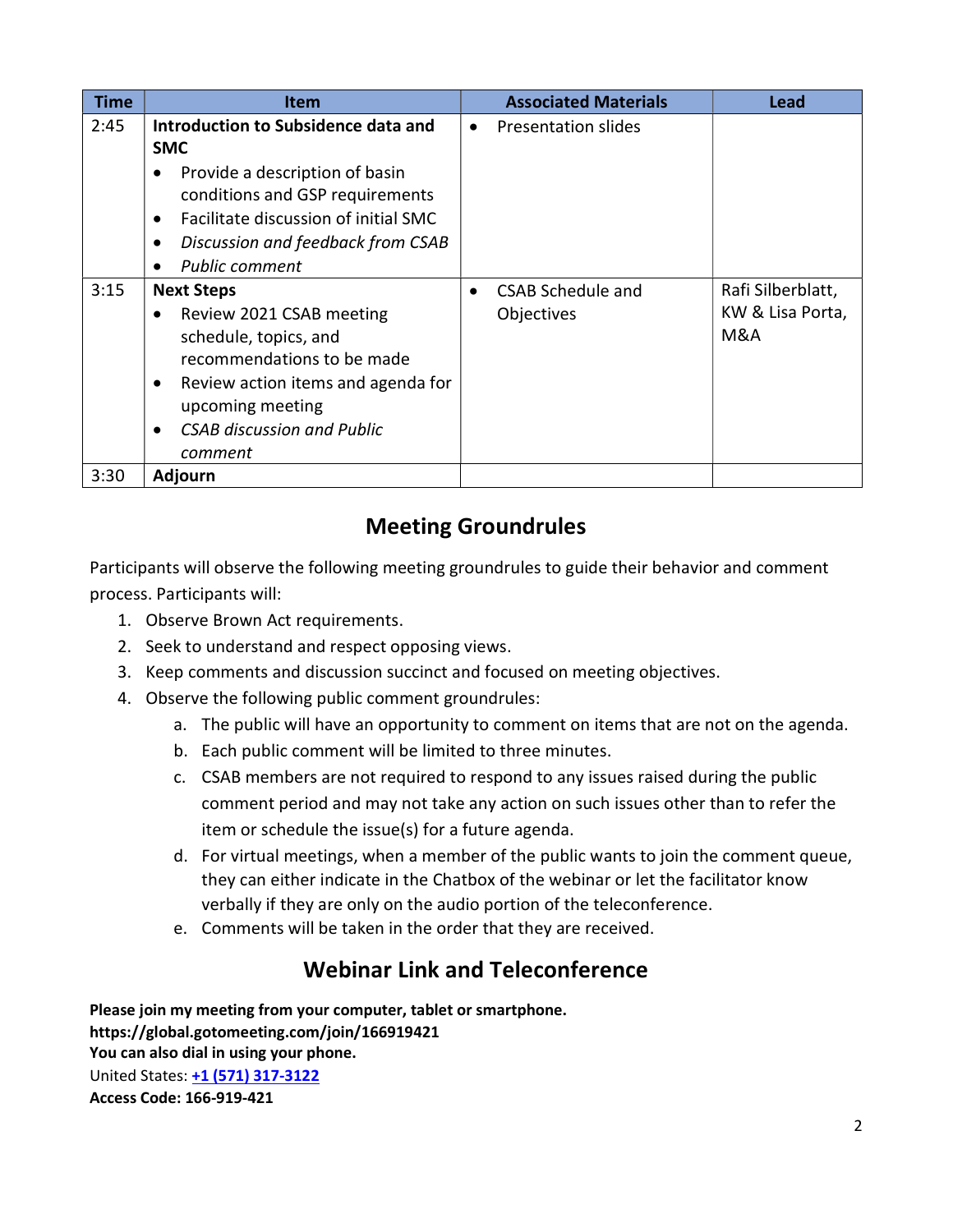New to GoToMeeting? Get the app now and be ready when your first meeting starts: https://global.gotomeeting.com/install/385239005

#### CSAB Schedule & Objectives

The Corning Sub-Basin Advisory Board (CSAB) will meet monthly on the first Wednesday of the month from 1:30 to 3:30 pm. Meetings are planned from April 2020 through approximately December 2021. This meeting schedule outlines the anticipated schedule and the key discussion topics for each meeting. It will be updated to reflect the most current information, as warranted.

| <b>Date</b>      | <b>Key Meeting Topics</b>                                                                                                                                                                                                                                          | <b>CSAB Meeting Objectives</b>                                                                                                                                                                                                                                       |
|------------------|--------------------------------------------------------------------------------------------------------------------------------------------------------------------------------------------------------------------------------------------------------------------|----------------------------------------------------------------------------------------------------------------------------------------------------------------------------------------------------------------------------------------------------------------------|
| 2020             |                                                                                                                                                                                                                                                                    |                                                                                                                                                                                                                                                                      |
| Apr              | <b>CSAB Overview</b><br>$\bullet$<br><b>GSP Development</b><br>$\bullet$<br>Groundwater Data<br>$\bullet$<br>Overview of Data Management System and<br>$\bullet$<br>Model<br>Sustainable Management Goal Example<br>$\bullet$<br>Interests & Concerns<br>$\bullet$ | Provide background on Corning GSP framework<br>$\bullet$<br>Collection of groundwater data<br>$\bullet$<br><b>Collection of interests</b><br>$\bullet$<br>Introduce potential Sustainability Goal for<br>$\bullet$<br>Subbasin<br><b>Public Comment</b><br>$\bullet$ |
| June             | Draft Hydrogeologic Conceptual Model and<br>$\bullet$<br>groundwater conditions<br>Modeling platform selection<br>$\bullet$<br><b>GSP review process</b>                                                                                                           | CSAB Recommendations and questions for<br>$\bullet$<br>Hydrogeologic Conceptual Model and<br><b>Groundwater Conditions</b><br>Make a recommendation on model platform to<br>$\bullet$<br>use for GSP work<br><b>Public Comment</b><br>$\bullet$                      |
| July             | Current and Historical draft Water Budgets<br>$\bullet$<br>Model overview<br>$\bullet$<br>Potential management areas                                                                                                                                               | Review of what is perceived as historic and<br>$\bullet$<br>current unsustainable groundwater use based on<br>water budget<br><b>Public Comment</b><br>$\bullet$                                                                                                     |
| Aug              | <b>Monitoring Networks</b><br>$\bullet$<br>Overview of Sustainable Management<br>$\bullet$<br>Criteria and approach to development<br>Draft Sustainability Goal<br>$\bullet$                                                                                       | Answer questions on monitoring networks<br>$\bullet$<br>Gather initial feedback on process for developing<br>$\bullet$<br><b>SMCs</b><br><b>Discuss Sustainability Goal</b><br>$\bullet$<br><b>Public Comment</b><br>$\bullet$                                       |
| Sept             | Groundwater Level SMC discussion #1 -<br>$\bullet$<br>background on Groundwater Levels SMC<br>Proposed approaches for MT and MO<br>$\bullet$                                                                                                                       | Input on proposed approaches for MT and MO<br>$\bullet$<br>development<br><b>Public Comment</b><br>$\bullet$                                                                                                                                                         |
| Oct 7            | Groundwater Level SMC discussion #2 -<br>$\bullet$<br>proposed groundwater level MT and MO<br>Initial Discussion on Potential Projects and<br>$\bullet$<br><b>Management Actions</b>                                                                               | Recommendations on proposed groundwater<br>$\bullet$<br>level MT and MO<br>Input on Projects and Actions<br>$\bullet$<br><b>Public Comment</b><br>$\bullet$                                                                                                          |
| Nov <sub>4</sub> | <b>Integrated Model Updates</b><br>$\bullet$<br>Overview of current, historical and projected<br>$\bullet$<br>water budgets                                                                                                                                        | $\bullet$<br>Answer questions on modeling and water<br>budgets<br><b>Public Comment</b><br>$\bullet$                                                                                                                                                                 |
| Dec <sub>2</sub> | Open Discussion on GSP Sections 1 and 2<br>$\bullet$                                                                                                                                                                                                               | Receive feedback on Draft GSP Sections 1 and 2<br>$\bullet$<br>provided and available on Corning GSP website<br>Answer any additional GSP questions<br>$\bullet$                                                                                                     |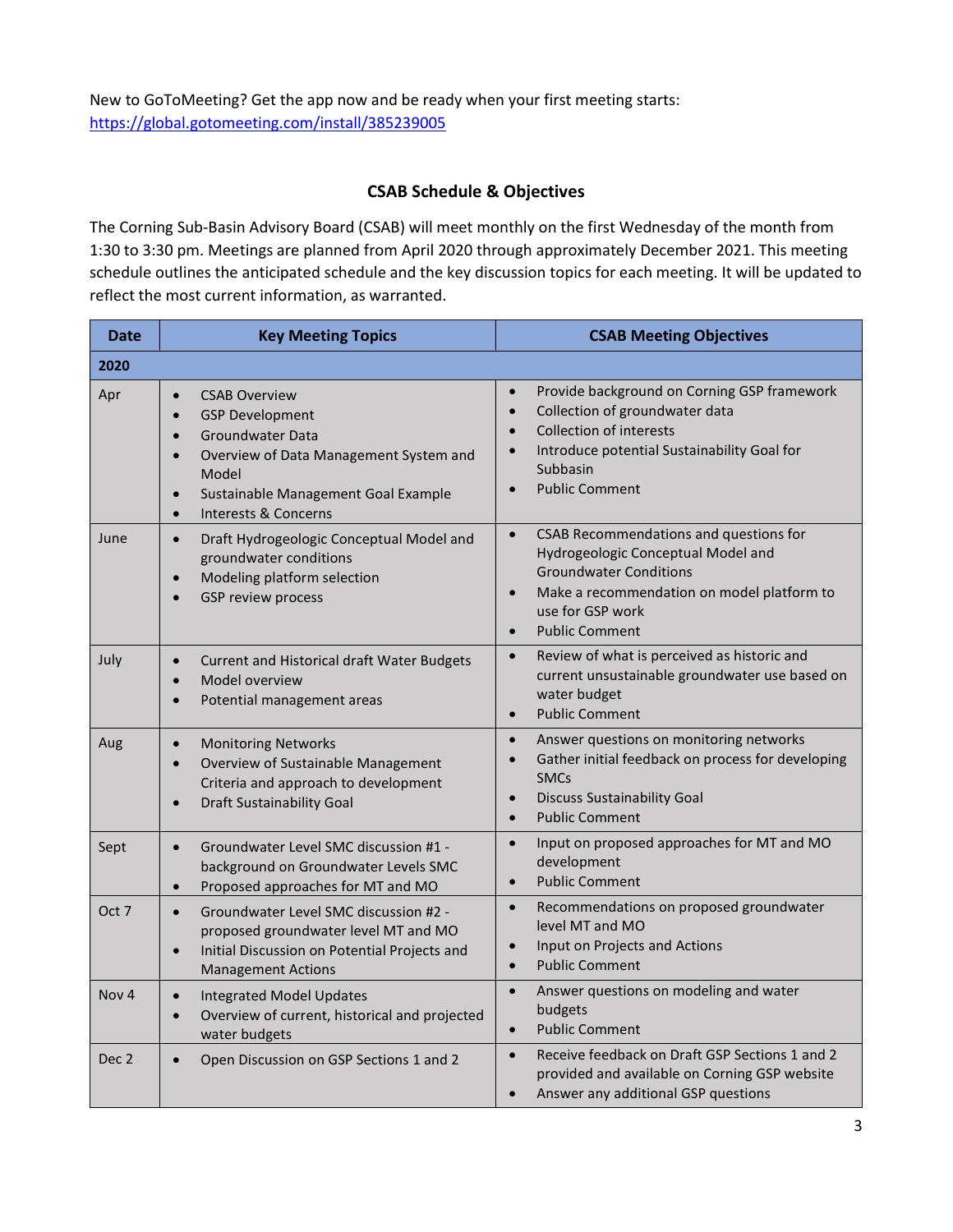|                  | 2021 - Proposed                                                                                                                                                                                                                                                                                                                             |                                                                                                                                                                                                                                                                                                                                           |  |  |  |
|------------------|---------------------------------------------------------------------------------------------------------------------------------------------------------------------------------------------------------------------------------------------------------------------------------------------------------------------------------------------|-------------------------------------------------------------------------------------------------------------------------------------------------------------------------------------------------------------------------------------------------------------------------------------------------------------------------------------------|--|--|--|
| Jan 6            | Open Discussion on GSP Section 3<br>$\bullet$                                                                                                                                                                                                                                                                                               | Receive feedback on Draft GSP Section 3 provided<br>$\bullet$<br>and available on Corning GSP website<br>Answer any additional GSP questions<br>$\bullet$                                                                                                                                                                                 |  |  |  |
| Feb <sub>3</sub> | Depletion of interconnected surface water<br>$\bullet$<br>SMC discussion #1 - background on Subbasin<br>streams and introduction to SMC<br>Overview of Groundwater Dependent<br>$\bullet$<br>Ecosystems (GDEs) approach<br>Land subsidence SMC discussion #1 -<br>$\bullet$<br>background on Subbasin conditions and<br>introduction to SMC | Input on significant and unreasonable conditions<br>$\bullet$<br>and initial discussion on MT development<br><b>Public Comment</b><br>$\bullet$                                                                                                                                                                                           |  |  |  |
| Mar <sub>3</sub> | Depletion of interconnected surface water<br>$\bullet$<br>SMC discussion #2 - review SMC approaches<br>Land subsidence SMC discussion #2 - review<br>$\bullet$<br>SMC approaches                                                                                                                                                            | Input on proposed approaches for MT and MO<br>$\bullet$<br>development<br>Discussion of undesirable results<br>$\bullet$<br><b>Potential recommendations to GSA Boards for</b><br>$\bullet$<br>Lowering of GWLs and Subsidence SMC<br><b>Public Comment</b><br>$\bullet$                                                                  |  |  |  |
| Apr 7            | Discussions and development of SMCs for<br>$\bullet$<br>Groundwater Quality and Reduction in<br>Storage - Meeting #1<br>Background on basin conditions, review<br>$\bullet$<br>water budgets, and GSP requirements<br>Initial discussion on potential projects and<br>$\bullet$<br>management actions                                       | Input on significant and unreasonable conditions<br>$\bullet$<br>and initial discussion on MT development<br><b>Potential recommendations to GSA Boards for</b><br>$\bullet$<br>depletion of interconnected surface water SMC<br>Input on potential projects and management<br>$\bullet$<br>actions<br><b>Public Comment</b><br>$\bullet$ |  |  |  |
| May 5            | Discussions and development of SMCs for<br>$\bullet$<br>Groundwater Quality and Reduction in<br>Storage - Meeting #2<br>Review SMC approaches<br>$\bullet$                                                                                                                                                                                  | Input on proposed approaches for MT and MO<br>$\bullet$<br>development<br><b>Potential recommendations to GSA Boards on</b><br>$\bullet$<br>water quality and storage SMC<br><b>Public Comment</b><br>$\bullet$                                                                                                                           |  |  |  |
| June 2           | Revised List of Projects & Management<br>$\bullet$<br>Actions<br>Introduction to funding mechanisms<br>$\bullet$                                                                                                                                                                                                                            | Input on final list of Projects & Management<br>$\bullet$<br><b>Actions</b><br>Input on funding mechanisms<br><b>Public Comment</b>                                                                                                                                                                                                       |  |  |  |
| July 7           | Present predicted impacts to groundwater<br>$\bullet$<br>conditions based on projects and<br>management actions.<br>Compare against draft MT and MO for all<br>$\bullet$<br><b>Sustainability Indicators</b>                                                                                                                                | Input on revisions of draft projects and<br>$\bullet$<br>management actions based on predicted impacts<br>and comparison for all sustainability indicators<br><b>Public Comment</b><br>$\bullet$                                                                                                                                          |  |  |  |
| Aug 4            | Review Projects & Management Actions and<br>$\bullet$<br>effects on Sustainable Management Criteria<br>Re-evaluate funding mechanisms<br>$\bullet$<br>Discuss priority actions for plan<br>$\bullet$<br>implementation<br>Review data gaps<br>$\bullet$                                                                                     | <b>Potential recommendations to GSA Boards on</b><br>$\bullet$<br>Projects and Management Actions to reach and<br>maintain sustainability<br>Recommendations on funding mechanisms<br>$\bullet$<br>Input on Plan Implementation and addressing<br>$\bullet$<br>data gaps<br><b>Public Comment</b><br>$\bullet$                            |  |  |  |
| Sept 1           | Review final draft GSP<br>$\bullet$                                                                                                                                                                                                                                                                                                         | Approve release of Draft GSP for public review<br>$\bullet$                                                                                                                                                                                                                                                                               |  |  |  |
| <b>Oct</b>       | Draft Final GSP posted on website for public review - no meeting                                                                                                                                                                                                                                                                            |                                                                                                                                                                                                                                                                                                                                           |  |  |  |